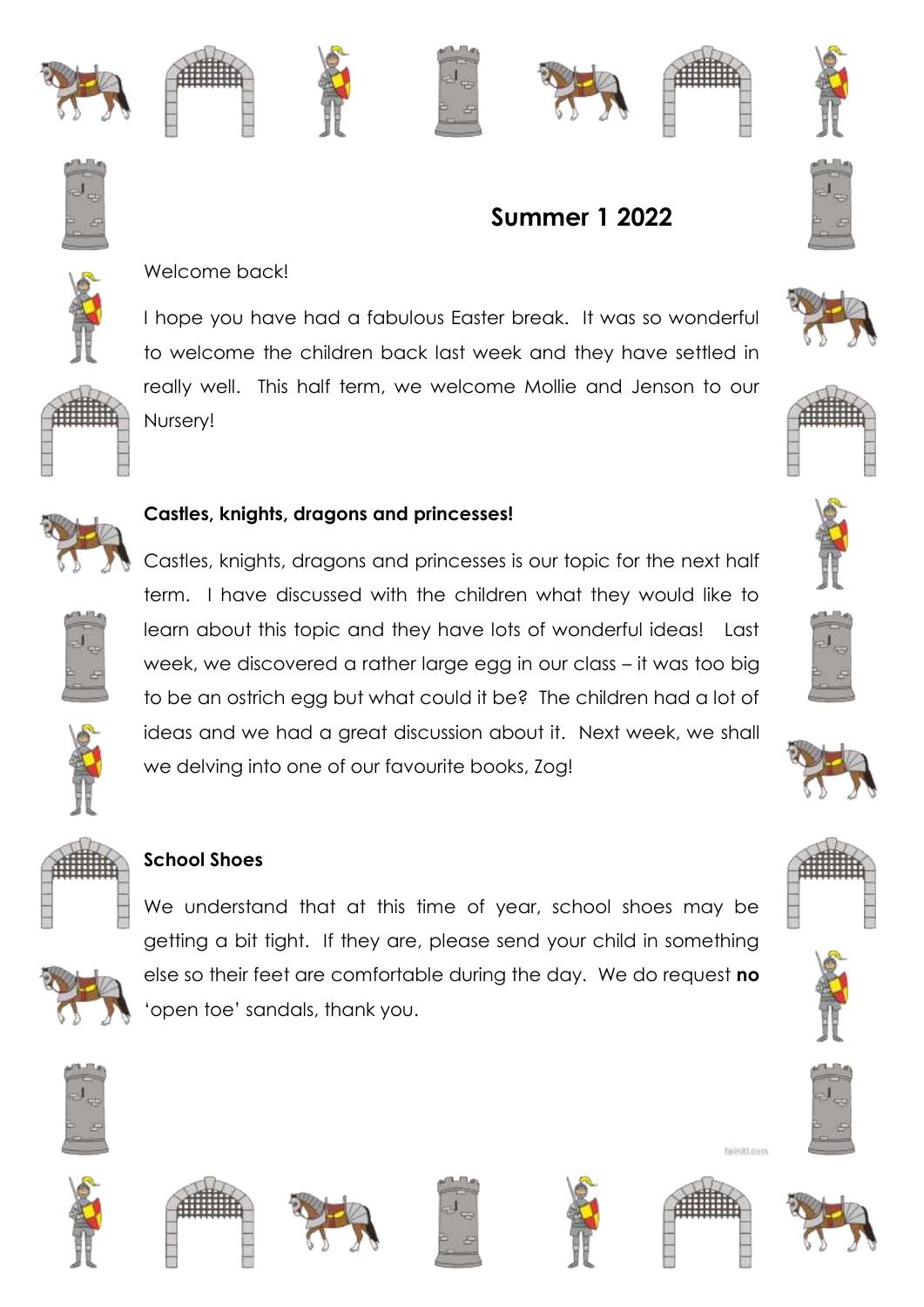









### **Smile4life**



Thank you for emailing me in regards to your response to teeth brushing at school. This half term, I will be meeting with Annie Brooks who works for the Oral Improvement Team at the NHS to discuss how we can support oral health for our children – I will keep you updated!



### **Godly Play**

This half term, we welcome Rev. Jo Rand who will come into school on a Monday afternoon to deliver in Godly Play. This will be instead of Snowy Owls attending Church on a Monday morning. Godly Play was developed as a way of helping young children to develop a spiritual literacy and understanding through engaging with Bible stories in a playful way.



### **Reception intake for September 2022**

If you have received a ParentPay from myself confirming your child's place for September for Reception, you are welcomed to a meeting on Wednesday 15<sup>th</sup> June at 4pm.

Please note, if you were late with your application, County will confirm with both yourself and School soon to confirm your child's reception place.



### **Cardboard boxes please!**

Please can we have any cardboard boxes (the bigger, the better!) to create castles and dens.













hvinki.com